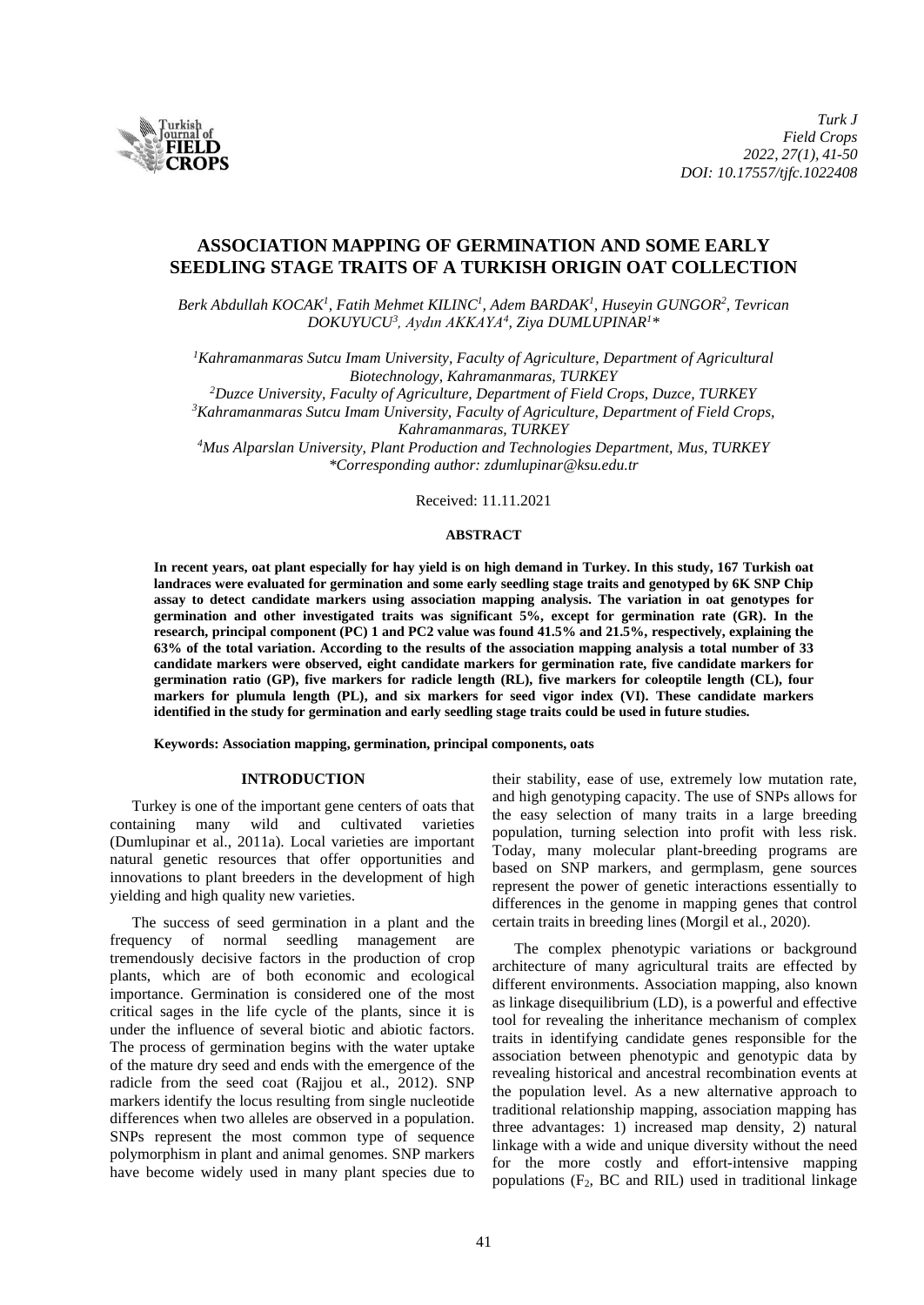analyses, 3) greater allele diversity (Yu and Buckler, 2006). Based on the size and point of interest of a particular study, association mapping falls into two subcategories. These approaches are candidate gene-based association mapping, which associates causal polymorphisms in candidate genes that are stated to be involved in controlling phenotypic variation for specific traits, and genome-wide association studies known as GWAS, which search for genetic variation in the whole genome to find association peaks and points for various traits.

Association mapping is an application that focuses on LD to examine the relationship between phenotypic variation and genetic polymorphism (Mackay, 2001). Association mapping uses large mixed samples from the natural population sets, which are populations developed from multi-parental hybrids of related species, or collections of breeding material, including cultivars. Samples should be capable of as much genetic variation as the current population collection is useful in practice. In this study, it was aimed i) to reveal germination and early seedling stage traits of Turkish origin oat genotypes obtained from various gene banks, ii) to find out relationships among investigated traits with principal component analysis, iii) to determine candidate markers related with germination traits via association mapping analysis using 6K SNP Chip assay.

# **MATERIALS AND METHODS**

#### *Plant Materials*

In the study, 167 local oat genotypes across Turkey obtained from USDA-ARS-National Gene Bank (United States Department of Agriculture- Agricultural Research Service, National Small Grains Collection), and four commercial cultivars, Arslanbey, Kahraman, Kirklar and Yeniceri were used as plant materials. The pedigree of the landraces were presented in Comertpay et al. (2018).

#### *SNP Genotyping*

Single nucleotide polymorphism (SNP) markers developed by Oliver et al. (2011) were used for association mapping analysis in current study. The 6K SNP Chip was applied using Illumina Infinium Technology by General Mills, Inc., Minneapolis, MN, and USDA–ARS. Details about SNP development might be launched in former studies (Oliver et al. 2011; 2013)

#### *Phenotyping*

The research was arranged in an augmented experimental design with six replications of commercial cultivars in order to examine germination and some early seedling stage traits under laboratory conditions and to identify candidate markers related to these characteristics in 2020. For this purpose, seeds were surface sterilized with 1% NaOCl (sodium hypochlorite) solution. Twentyfive seeds of each genotype were placed into double-layer sterile filter papers in autoclaved petri dishes and put in the culture room at 25  $\degree$ C for 8 days for germination.

Seeds were considered germinated when the radicle of the seeds reached at least 2 mm.

Germination rate was measured in the  $4<sup>th</sup>$  day of the experiment; on the  $8<sup>th</sup>$  day; germination and some early seedling stage characteristics such as germination ratio, coleoptile length, plumula length, radicle length, seed vigor index were phenotyped and the data were recorded.

# *Data Analysis*

The phenotypic data were subjected to analysis of variance (F test) according to the augmented experiment design. The Duncan test was used to compare mean data. Principal component values were examined using the biplot analysis approach over the average data of the features. All phenotypic data analysis was performed using the JMP 15.1 statistical package program (SAS Institute Inc, 2020). Significance was determined as 5% likelihood level unless else indicated.

GAPIT Version 2 (Tang et al., 2016) software was used to determine the relationship between some germination characteristics in oats and SNP markers in the 6K chipset. In the study, those with a minor allele frequency value of less than  $5\%$  (MAF  $< 0.05$ ) were extracted and high quality robust SNPs were obtained. Heterozygosity frequency was calculated both between individuals and between markers. Afterwards, in the same program, the marker density, which is an important criterion for calculating the LD (linkage disequilibrium) between the markers, was determined, and the comparison between the LD decay at physical distance and the marker density was presented in the plot graphic.

In the LD analysis, the  $r^2$  value of the LD decrease, which indicates the mutual mutation and recombination of the markers with each other, was calculated in the spread graph. In the association study,  $PCA + K$  data was used in the Compressed Mixed Linear Model (CMLM) method, which gathers the genotypes into groups and links genetic values of clusters as random effects in the design, thus promotes statistical effectiveness and saves time on large examples, and candidate gene mapping analysis was performed (Zhang et al., 2010). Because of association analysis, the genomic position of the markers on different chromosomes on the x-axis, the logarithmic  $(-\log_{10}(p))$ representation of the p-values on the y-axis are presented in the Manhattan plot. In addition, following the method of VanRaden (2008), a heat map showing the genetic and kinship relationship based on the kinship matrix of the genotype individuals and observed and expected and observed a quantile-quantile (Q-Q) plot was created.

# **RESULTS AND DISCUSSION**

# *Phenotypic Traits*

The phenotypic data obtained as a result of the study carried out to determine the performance of local oat genotypes on germination and some early seedling stage traits examined were statistically evaluated and the data for these traits are shown as histogram (Figure 1). The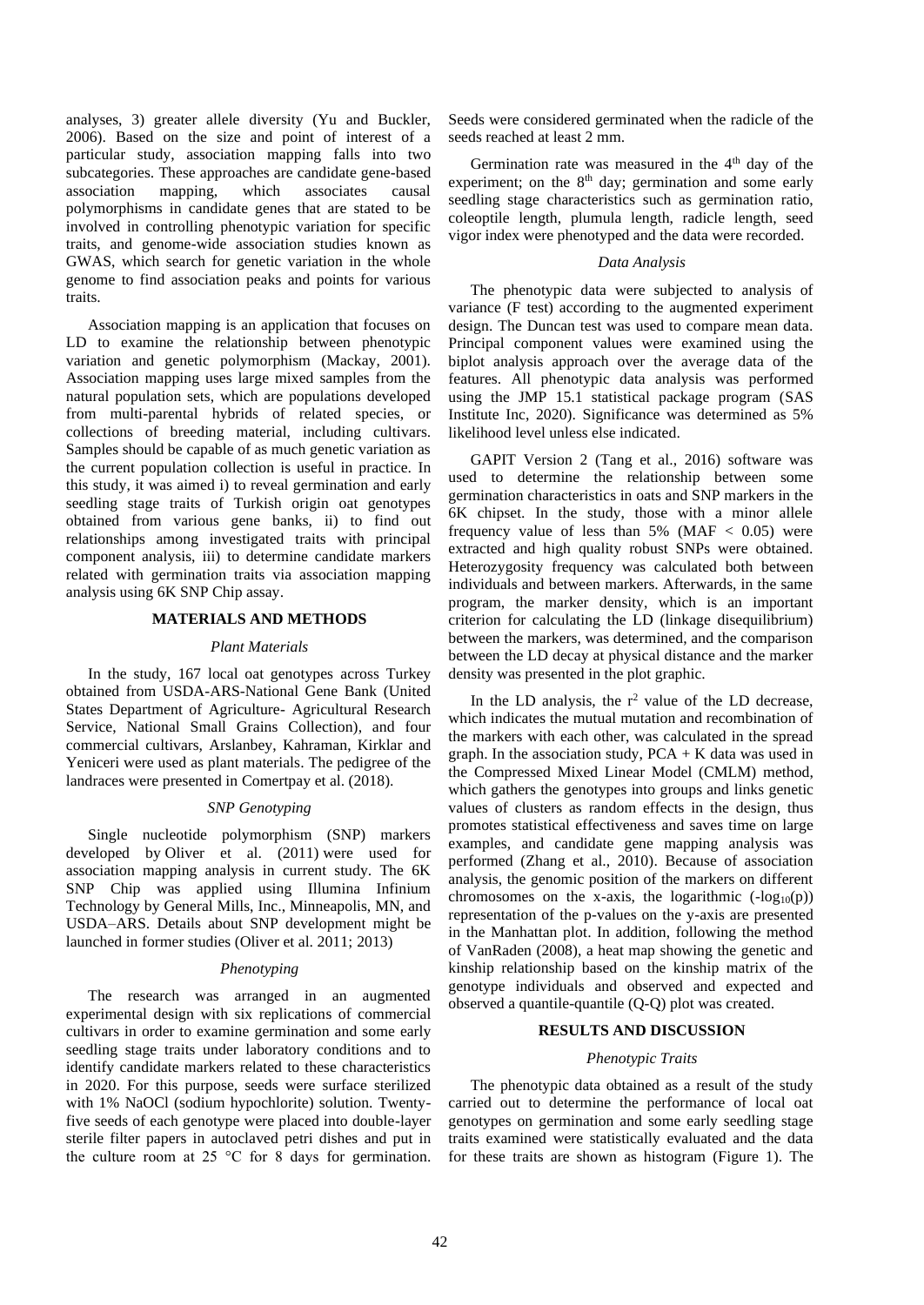

variation in local oat genotypes was found significant at the 5% significance level, except for germination rate.

**Figure 1.** A histogram was created for investigated traits of oat genotypes

Germination rates of local genotypes varied between 20-76%, and between 39-43% among the control varieties (Figure 1). While TL97 reached the highest germination rate value (76%), TL55 got the lowest value (20%). Akyol (2014) reported that there was a significant variation among oat cultivars in terms of germination rate and the germination rate was significantly low, as they require a long period to germinate. Germination ratio among local oat genotypes were found between 52-100% and 80-83% among the control varieties (Figure 1). Genotypes TL10, TL11 and TL149 had the highest germination ratio values (100%), while TL113, TL119 and TL252 had the lowest values (52%). Dumlupinar et al. (2011b) reported significant variations in oat germination ratio and they reported that the hull rates and other seed characteristics of the genotypes played an important role on germination and emergence rates after sowing. Coleoptile length values varied between 12.33-45.00 mm and between 23.65-25.95 mm among the control cultivars (Figure 1). While TL53 genotype reached the highest coleoptile value with 45 mm, TL7 genotype had the lowest value with 12.33 mm. Radicle length among tested local oat genotypes varied between 8.00 and 21.44 mm, and between 12.72 and 13.49 mm in control cultivars. Among the oat genotypes, TL343 had the longest radicle length with 21.44 mm, while TL7 genotype had the shortest radicle length with 8.00 mm. Oner et al. (2018) reported that radicle length showed a significant change depending on to the severity of stress conditions. Plumula length values were observed between 2.00-28.45 mm, and between 14.79-17.13 mm in control cultivars. While TL326 genotype had the highest plumula length with 28.45 mm, TL128 genotype had the lowest value with 2 mm. Oner et al. (2018) found significant variations in oat genotypes in terms of plumula length, in agreement with our results. Seed vigor index ranged from 1301.33- 5360.00 and 2986.26-3171.88 among the control varieties (Figure 1). In terms of seed vigor indices, TL149 genotype had the highest indices with 5360, while TL 7 genotype had the lowest with 1301.33. Gungor et al. (2017) stated that oat genotypes showed significant differences in terms of seed vigor index, and they reported that the cultivar Yeniceri had the highest seed vigor index.

### *Principal Component Analysis*

Principal component (PC) biplot analysis plays an important role in selecting genotypes with superior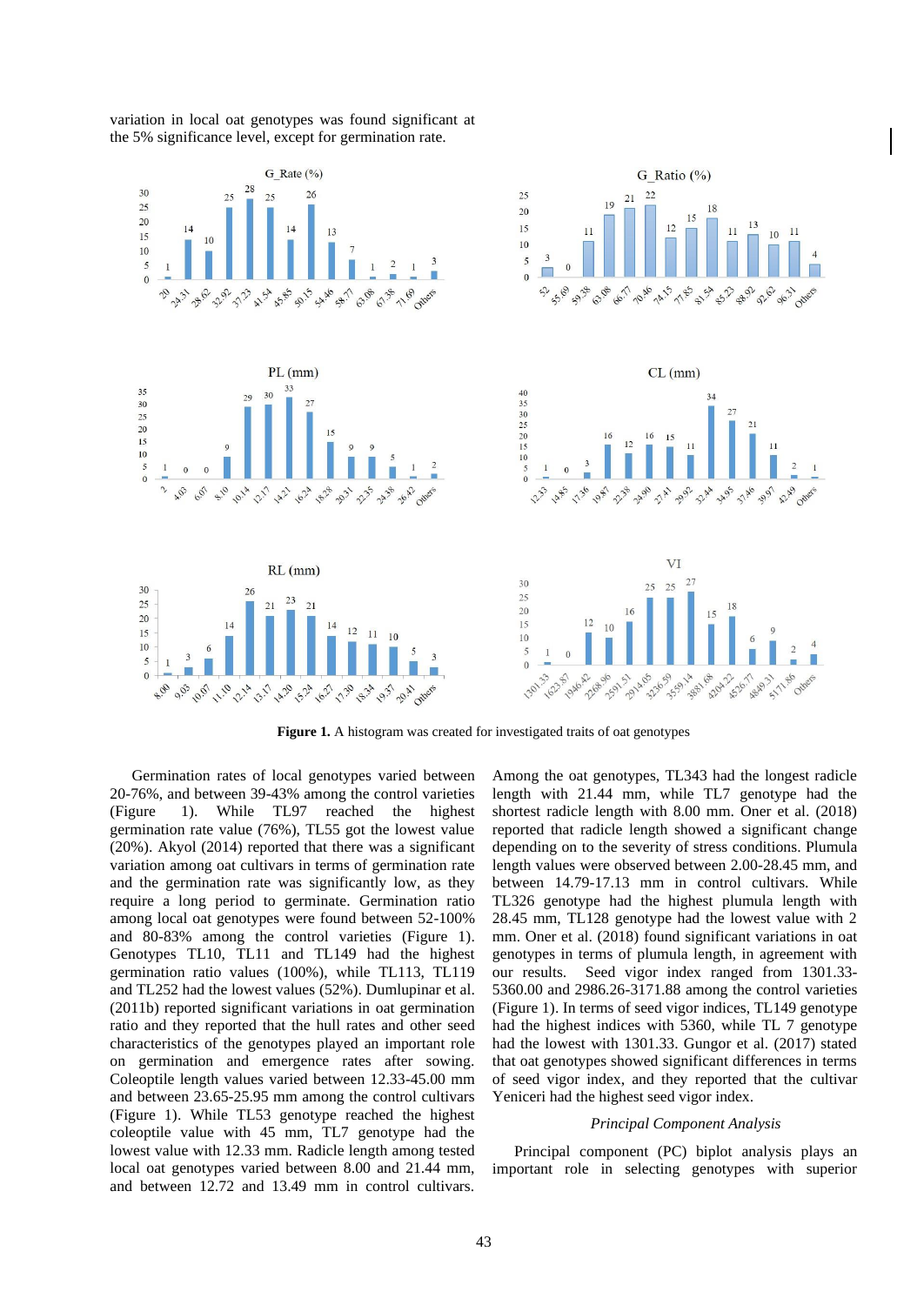adaptability in plant breeding programs, but they also actively benefit not only in the adequate evaluation of genotypes, but also in determining the positive or negative relationships of traits with each other. (Yan and Tinker, 2006). In our study, the PC1 value was found 41.5% and the PC2 value was 21.5%, explaining 63% of the total variation. It was determined that there were strong positive relationships between germination rate and germination ratio, radicle length and coleoptile length, seed vigor index and coleoptile length, and between seed vigor index and radicle length in the local oat genotypes investigated in the study. In addition, significant and negative correlations were determined for plumula and coleoptile lengths, and plumula and radicle lengths (Figure 2). Gungor et al. (2021) stated a 50.3% of the total variation, with 33.9% PC1 and 16.4%PC2 values, which is consistent with our findings.



**Figure 2.** Principal component biplot analysis of oat genotypes and investigated traits

# *Association Mapping Analysis*

In the study, the 4599 SNP markers obtained from 6K SNP assay were filtered down to 2306 SNP markers and the heterozygosity frequencies of both were determined. (Figure 3a). Next, the marker density, which is an important criterion for calculating the LD between marker pairs, was tested and the histogram plot showed whether the markers were adequately suited to a good LD density by comparison between the marker density and LD degradation (Figure 3b). When the distribution states of the SNPs in the spread graph are examined, their frequencies continue in an increasing trend after 1000 and in 2000; the accumulation frequencies were determined to start from 0.6 and end at 1.0. In order to determine the population structure, the eigenvalue, where the PC value is determined as optimal K, by entering the R scripts with the current parameter settings in GAPIT, the heat map plot based on the kinship matrix was created with the EMMA algorithm based on the model of 3D PC and Van Raden (2008). While there was a significant change in the break point of the  $4<sup>th</sup>$  PC from the variance components, this

situation showed that the first 4 main components reflected the accumulation frequency well and explained 50% of the variance components (Figure 3c). In the 3D PC pilot, it was determined that a significant part of the genotypes were tightly clustered close to PC2, while the other parts were located on the left side close to PC3 and diverged from each other (Figure 3d). Considering the mating status of genotypes in the bidirectional kinship matrix; It was determined that the population structure was divided into 4 different groups considering their ancestral origins, and a similar result was obtained from the heat map of the kinship matrix analysis (Figure 4). Wang et al. (2017) observed a significant change in the first 8 PC values of the variance components in the population structure and kinship analyzes performed as a result of genotyping with 90K Illumina SNP markers. It was determined that their findings were different from ours by revealing that their wheat genotypes were separated into different clusters in the three-dimensional plot and that the panel was classified according to three groups in the dendrogram of the heat map of the kinship matrix.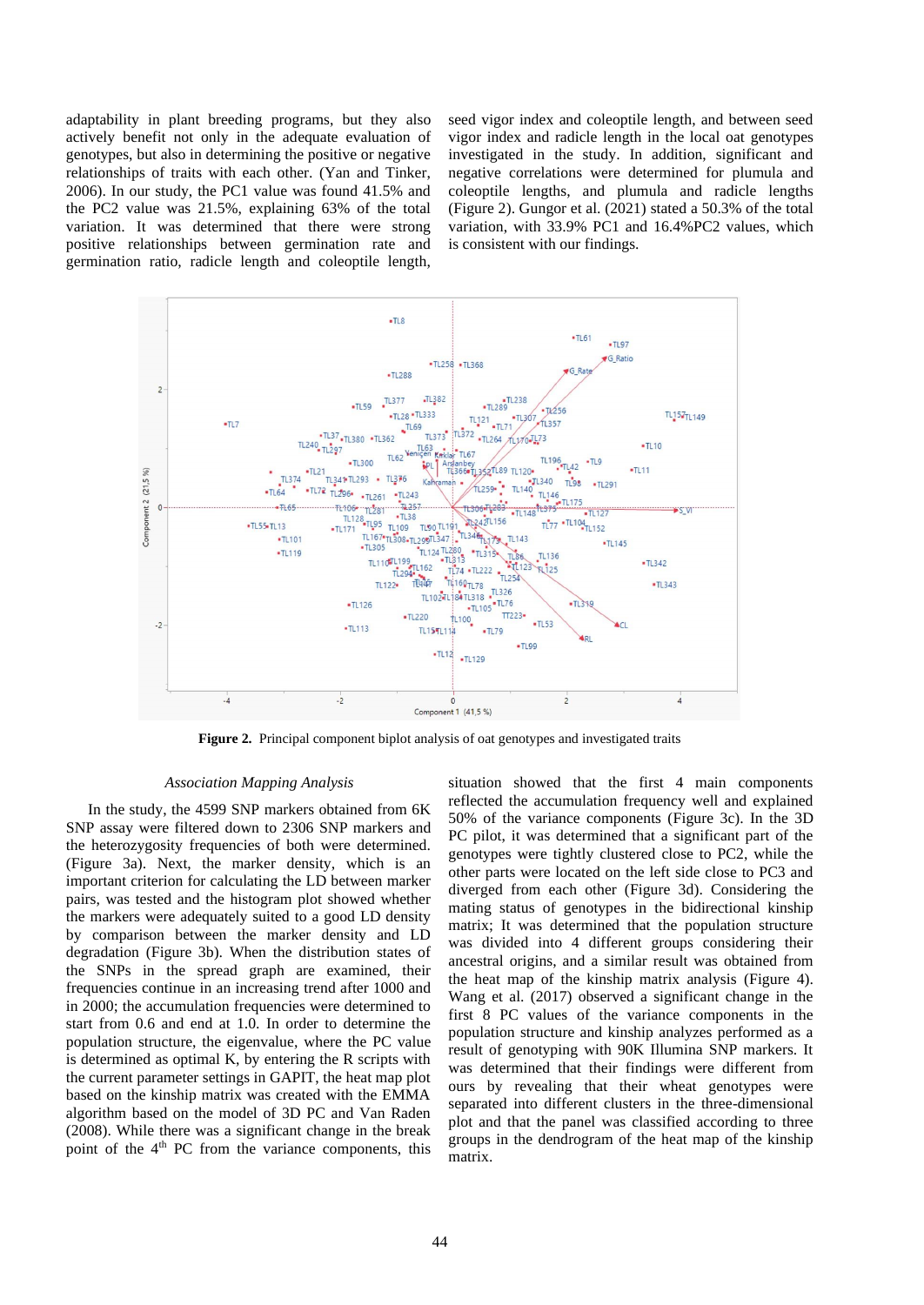

**Figure 3.** Marker properties of SNP markers (a) Heterozygosity frequencies of 6K SNP chip markers and 167oat individuals, (b) Histogram of marker densities and degradations, (c) principal components of the marker variables, (d) 3D principal components of the SNP markers, (e) graphic of the LD degradations



**Figure 4.** Heat map of genetic and kinship relationship based on the kinship matrix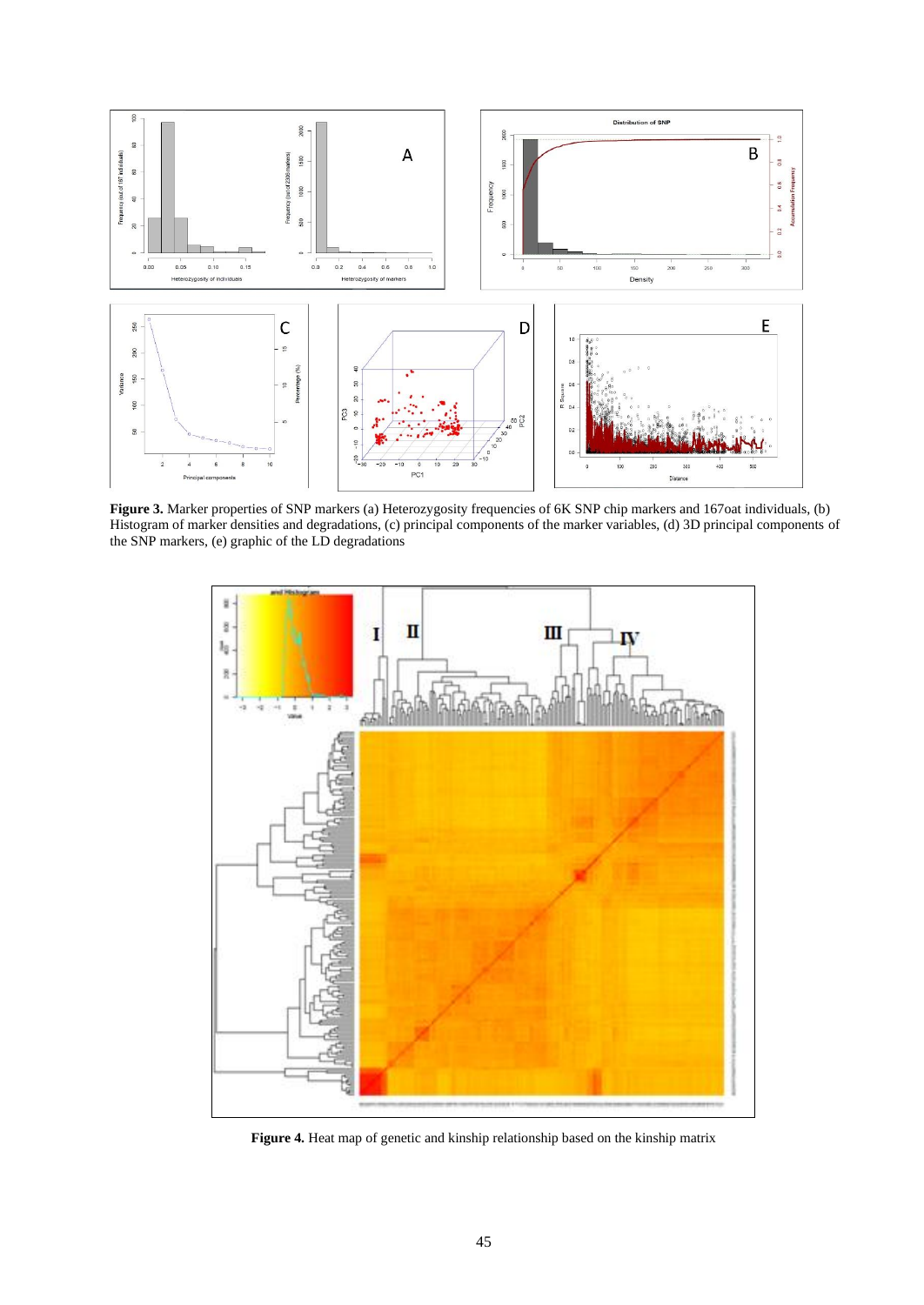### *Linkage Disequilibrium*

The concept of LD, first described by Jennings in 1917 and first expressed numerically by Lewtonin in 1964, is a phenomenon that describes the non-random relationship of alleles at different loci in individuals in a population (Abdurakhmonov and Abdukarimov, 2008). Genetic drift, selection, mutation rate, autogamy, epistatic interaction, genetic isolation, population size, genomic rearrangements in chromosomes are important factors responsible for LD increase, as well as being followed in an attitude that varies from population to population, from individual to individual, from species to species. It has different traces as a shareholder in the success of association mapping (Flint-Garcia et al., 2003; Nadeem et al., 2018).

In the spread graph of LD degradation shown here, the coverage of the SNP markers in the area covered and their relationship with each other might be seen. The LD decrease was found to average when it fell to half of the maximum  $r^2$  value. In the research findings, the LD decreased from 0.6 to 0.3 at a short distance (Figure 3e).

### *Candidate Gene Association Mapping Analysis*

While establishing the relationship between phenotype and genotype in candidate gene association mapping analysis, the single locus-based compressed mixed linear model statistical method, which is one of the most popular methods reduces the type-I error (false positives) caused by kinship and population structure. As it is a common problem, and ensures the reliability of the test with the inevitability of a large amount of computational power, it has opened the door to the search for different algorithms (Sakiroglu, 2020). By taking the average of the data of the six traits examined in the study, the correlation analysis was carried out in the CMLM model. The candidate markers associated with each trait, the locations of the QTLs in the chromosomal regions were observed in the Manhattan plot graphs. The observed and expected Pvalues were presented in Q-Q plot graph (Figure 5). The significance threshold range of each of these markers was determined on the basis of  $-log_{10}(p) \ge 2.50$ , and a false discovery rate (FDR) described by Benjamini and Hochberg (1995) was used to determine statistical significance threshold  $(\alpha=0.05)$  using SAS Multtest procedure (SAS Institute Inc, 2020).



**Figure 5.** Q-Q Plot of the observed and expected  $-\log_{10}(p)$  values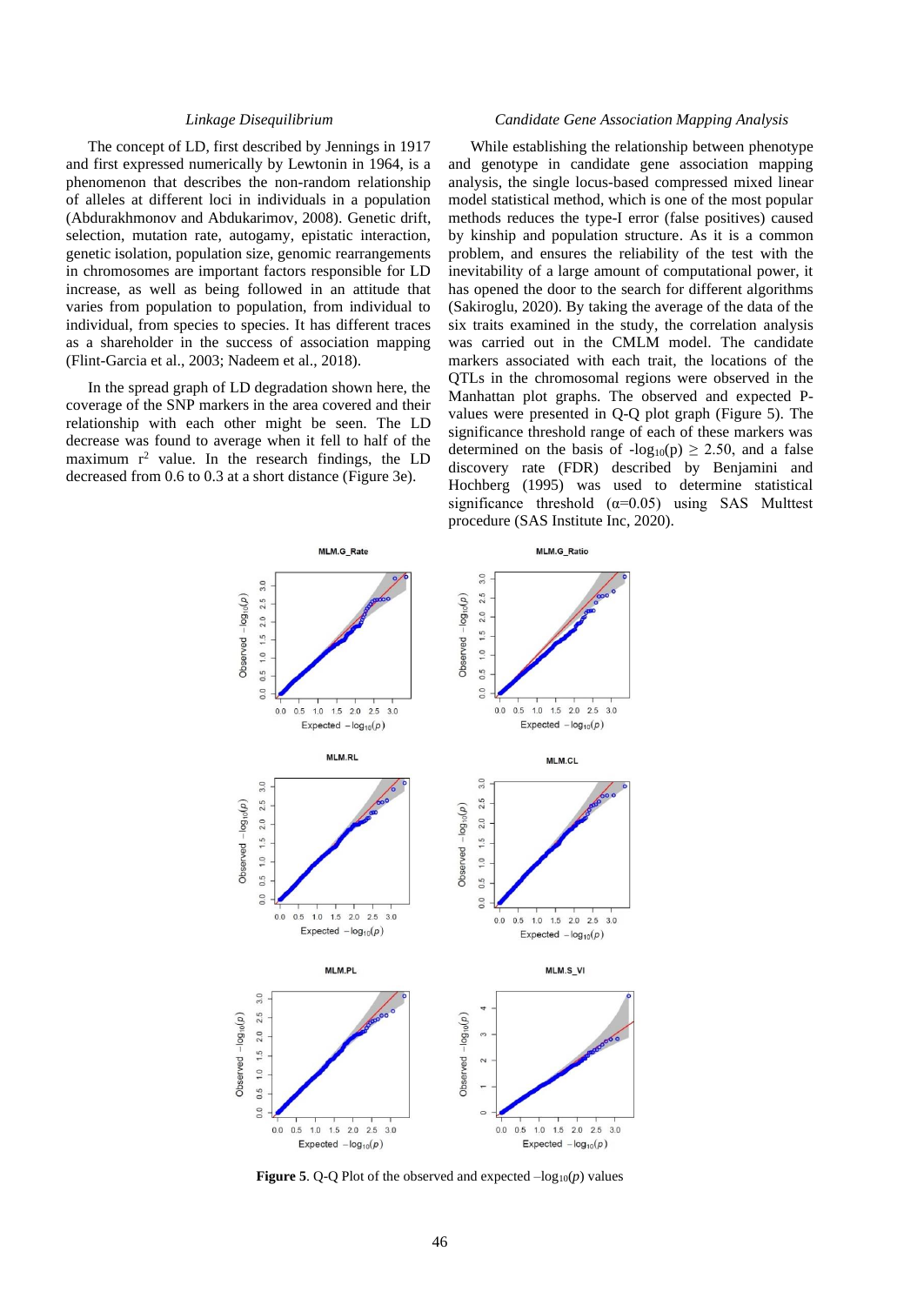As a result of the candidate gene association analysis conducted out with the CMLM model using the mean data for the germination rate of the germination traits, eight candidate markers (values  $-log_{10} \ge 2.50$  and  $p < 0.01$ ) were determined (Table 1 and Figure 6a). The phenotypic variance  $(r^2)$  of the germination rate, which explains the percentage of the marker, varied between 0.10 and 0.12, and the minor allele frequency (MAF) value between 0.01 and 0.40 for all markers (Table 1). The candidate markers were located on chromosomes 19, 15, 6, 11, 6, 8, 11 and 6 located in positional distances of 221, 164, 1023, 88, 1023, 1628, 37 and 1002 cM longs, respectively.

GMI\_DS\_LB\_1076 marker was taken place in Mrg19 linkage group which is consisted with Chaffin et al. (2016). The GMI\_GBS\_50325 marker was localized in the Mrg15 linkage group, which was positioned in the Mrg15 linkage group in framework consensus map and in the Mrg11 linkage group in oat reference consensus map (Bekele et al., 2018). The locations of candidate markers previously reported that associated with germination rate in Mrg6, Mrg8, Mrg11, Mrg15 and Mrg19 linkage groups were also in harmony with our findings (Lin et al., 2014; Chaffin et al., 2016; Brooke, 2017; Bekele et al., 2018).

**Table 1**. Associated loci with germination and root traits identified in 167 local oat genotypes

|                                   | <b>SNP</b>             | <b>Chromosome</b> | <b>Position</b> | P Value  | $r^2$ | <b>MAF</b> | <b>FDR</b> |
|-----------------------------------|------------------------|-------------------|-----------------|----------|-------|------------|------------|
| <b>Germination</b><br>Rate        | GMI_DS_LB_1076         | 19                | 221             | 0.00562  | 0.12  | 0.03       | 0.0031     |
|                                   | GMI GBS 50325          | 15                | 164             | 0.00622  | 0.11  | 0.24       | 0.0031     |
|                                   | GMI_ES14_c2965_193     | 6                 | 1023            | 0.002275 | 0.10  | 0.06       | 0.0033     |
|                                   | GMI ES02 c24507 561    | 11                | 88              | 0.002364 | 0.10  | 0.22       | 0.0033     |
|                                   | <b>GMI ES LB 9817</b>  | 6                 | 1023            | 0.002415 | 0.10  | 0.05       | 0.0033     |
|                                   | GMI_GBS_13916          | 8                 | 1628            | 0.002454 | 0.10  | 0.12       | 0.0033     |
|                                   | GMI_ES14_c5428_351     | 11                | 37              | 0.002503 | 0.10  | 0.40       | 0.0033     |
|                                   | <b>GMI GBS 95238</b>   | 6                 | 1002            | 0.002694 | 0.10  | 0.01       | 0.0033     |
| <b>Germination</b><br>Ratio       | GMI ESI c12749 234     | 21                | 1720            | 0.000875 | 0.07  | 0.43       | 0.0028     |
|                                   | GMI ES05 c1006 442     | 23                | 232             | 0.00212  | 0.06  | 0.17       | 0.0028     |
|                                   | GMI ES05 c2760 657     | $\mathbf{1}$      | 866             | 0.002698 | 0.06  | 0.41       | 0.0028     |
|                                   | GMI_GBS_95238          | 6                 | 1002            | 0.00283  | 0.06  | 0.01       | 0.0028     |
|                                   | GMI_ES14_ lrc18344_662 | 20                | 2491            | 0.002873 | 0.06  | 0.46       | 0.0028     |
| Radicle<br>Length                 | GMI_ES_LB_11026        | 20                | 2035            | 0.000782 | 0.11  | 0.46       | 0.0026     |
|                                   | GMI_ES_LB_11028        | 20                | 2035            | 0.001162 | 0.11  | 0.45       | 0.0026     |
|                                   | GMI_ES01_c10216_255    | 13                | 714             | 0.002302 | 0.10  | 0.46       | 0.0026     |
|                                   | GMI ES05 c2715 265     | 20                | 2051            | 0.002573 | 0.10  | 0.48       | 0.0026     |
|                                   | GMI_GBS_50940          | 9                 | 983             | 0.002665 | 0.10  | 0.41       | 0.0026     |
| Coleoptile<br>Length              | GMI ES15 c5315 156     | 6                 | 1045            | 0.001165 | 0.08  | 0.14       | 0.0036     |
|                                   | GMI_ES_15_lrc19156_98  | 18                | 231             | 0.001961 | 0.07  | 0.41       | 0.0036     |
|                                   | GMI_ES22_c9827_183     | 33                | 380             | 0.001986 | 0.07  | 0.26       | 0.0036     |
|                                   | <b>GMI DS LB 9600</b>  | 23                | 1106            | 0.002074 | 0.07  | 0.07       | 0.0036     |
|                                   | <b>GMI GBS 78545</b>   | 8                 | 814             | 0.002805 | 0.07  | 0.13       | 0.0036     |
| Plumula<br>Length                 | <b>GMI DS LB 4204</b>  | $\overline{21}$   | 777             | 0.000858 | 0.11  | 0.06       | 0.0039     |
|                                   | GMI_ES01_c3435_183     | 5                 | 1251            | 0.002128 | 0.10  | 0.26       | 0.0039     |
|                                   | GMI_ES15_c1855_452     | 8                 | 1296            | 0.002768 | 0.10  | 0.18       | 0.0039     |
|                                   | GMI_DS_LB_10835        | 21                | 777             | 0.002786 | 0.10  | 0.11       | 0.0039     |
| <b>Seed Vigor</b><br><b>Index</b> | GMI_ESI_c12749_234     | 21                | 1720            | 3.39E-05 | 0.11  | 0.43       | 0.00027    |
|                                   | GMI ES22 c7747 621     | 21                | 1747            | 0.001483 | 0.06  | 0.39       | 0.0037     |
|                                   | GMI ES14 lrc18344 662  | 20                | 2491            | 0.001536 | 0.06  | 0.46       | 0.0037     |
|                                   | GMI_ES22_c9230_196     | 33                | 820             | 0.00185  | 0.06  | 0.21       | 0.0037     |
|                                   | GMI_GBS_95238          | 6                 | 1002            | 0.002459 | 0.05  | 0.01       | 0.0039     |
|                                   | GMI ES CC10682 318     | 21                | 1783            | 0.003098 | 0.05  | 0.23       | 0.0039     |

r 2 : Variation explained by the marker, P Value: Significant threshold of the markers, MAF: Minor Allele Frequency, FDR: False Discovery Rate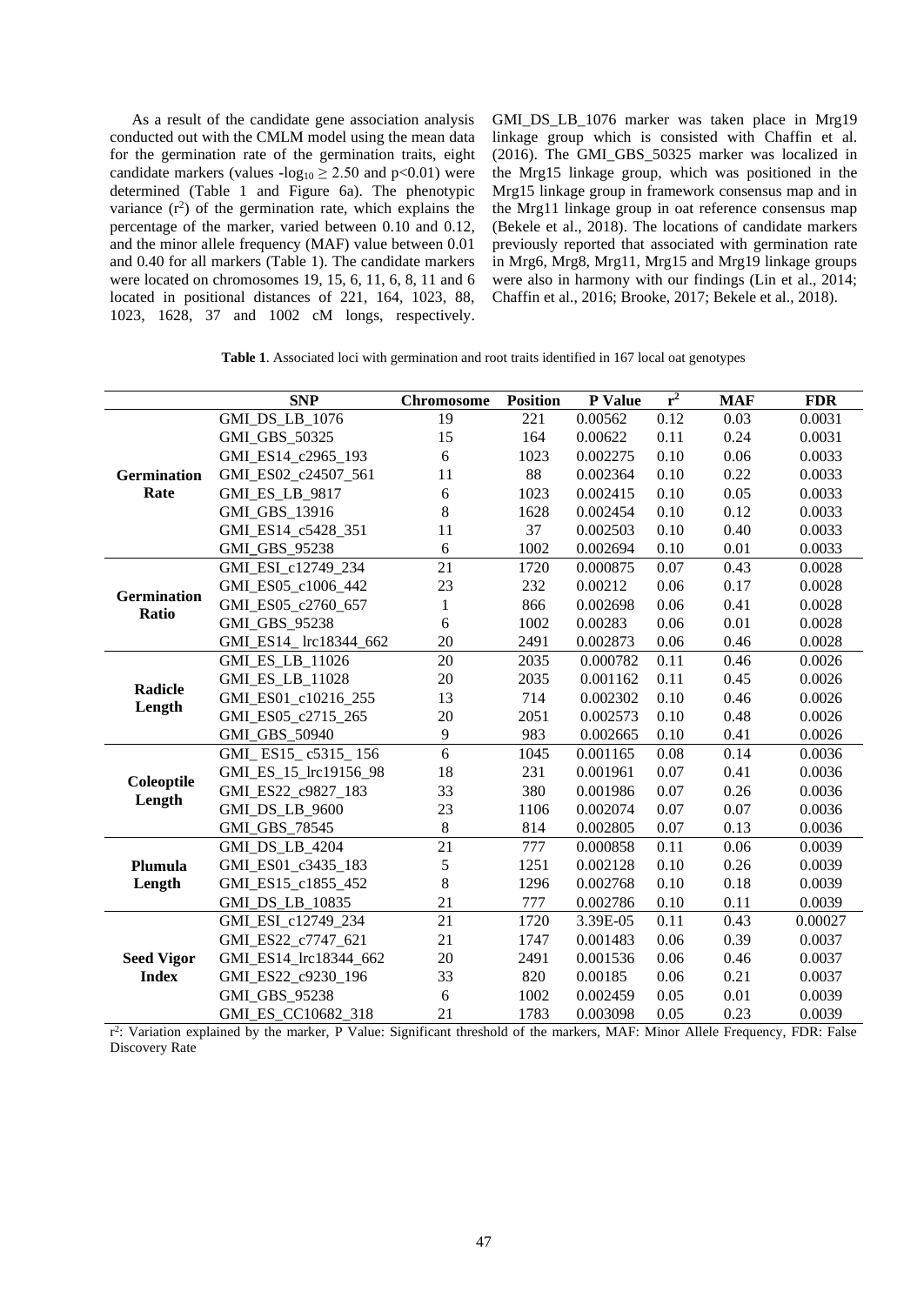

**Figure 6.** Manhattan plots for germination and root traits using the compressed mixed linear model (CMLM). The orange horizontal lines represent the false discovery rate (FDR) of 5%. (a) Germination rate (FDR=0.0031), (b) germination ratio (FDR=0.0028), (c) radicle length (FDR=0.0026), (d) coleoptile length (FDR=0.0036), (e) plumula length (FDR=0.0039), (f) seed vigor index (FDR=0.00027).

Five candidate markers at  $-log_{10} \ge 2.50$  and  $p < 0.01$ -0.001 were determined for germination ratio (Table 1 and Figure 6b). The phenotypic variance  $(r^2)$  of the germination ratio, changed between 0.06 and 0.07, and the MAF value was between 0.01 and 0.46 for all markers. The candidate markers were located on chromosomes 21, 23, 1, 6 and 20 fell into positional distances of 1720, 232, 866, 1002 and 2491 cM longs, respectively (Table 1). Of the candidate markers, GMI\_ES01\_c12749\_234 was located in the Mrg21, GMI\_ES05\_c2760\_657 was located in Mrg01, and GMI\_GBS\_95238 was located in Mrg06 linkage group. Those findings are in consistent with the previous works, while GMI\_ES05\_c1006\_442 took place in the Mrg23 in our study in contrast to previously reported Mrg05 linkage group maps (Lin et al., 2014; Chaffin et al., 2016; Bekele et al., 2018). On the other hand, there was no report for the GMI ES14 lrc18344\_662 candidate marker.

In terms of radicle length, five candidate markers at the significance of  $-log_{10} \ge 2.50$  and p<0.01-0.001 were determined via association analysis (Table 1 and Figure 6c). The phenotypic variance  $(r^2)$  ranked between 0.10 and 0.11, and the MAF value ranged from 0.41 and 0.48 for all markers (Table 1). These candidate markers were located on chromosomes 9, 13 and 20 and with the positional distances of 2035, 2035, 714, 2051 and 983 cM longs. GMI\_ES\_LB\_11026, GMI\_ES\_LB\_11028 and GMI\_ES05\_c2715\_265 markers were located in Mrg20 linkage group in consistent with Oat Consensus map 2018 (Bekele et al., 2018). GMI\_ES01\_c10216\_255 marker is

located in Mrg13 as reported by Chaffin et al. (2016). GMI\_GBS\_50940 marker was also reported in Oat Consensus maps 2016 and 2018 located in Mrg9 linkage group, which is similar with our results (Chaffin et al., 2016; Bekele et al., 2018).

Five candidate markers ( $-log_{10} \ge 2.50$  and  $p < 0.01$ ) were determined for coleoptile length (Table 1 and Figure 6d). The phenotypic variance  $(r^2)$  for the coleoptile length was determined between 0.06 and 0.08, and the MAF value between 0.03 and 0.41 for all markers. Those candidate markers were located on chromosomes 6, 18, 33, 23 and 8 positional distances were 1045, 231, 380, 1106 and 814 cM longs, respectively.

The GMI\_ES15\_c5315\_156 candidate marker is located in Mrg06, GMI\_ES22\_c9827\_183 in Mrg18, GMI\_DS\_LB\_9600 in Mrg23 and, GMI\_GBS\_78545 in Mrg8 linkage groups, which were also previously reported (Oat-2014-CrownRust, Oat-2016-AxM, Oat-2016- Consensus, Oat-2016-PxB, Oat-2018-Consensus, 1045 cM long) (Lin et al., 2014; Chaffin et al., 2016; Bekele et al., 2018). On the other hand, GMI\_ES\_15\_lrc19156\_98 marker located in Mrg18 was not reported previously in the literature.

Four candidate markers  $(-\log_{10} \ge 2.50 \text{ p} < 0.01 - 0.001)$ were determined as a result of the candidate gene association mapping analysis for plumula length (Table 1 and Figure 6e). The phenotypic variance  $(r^2)$  varied between 0.10 and 0.11, and the MAF value between 0.06 and 0.26 for all markers (Table 1). The candidate markers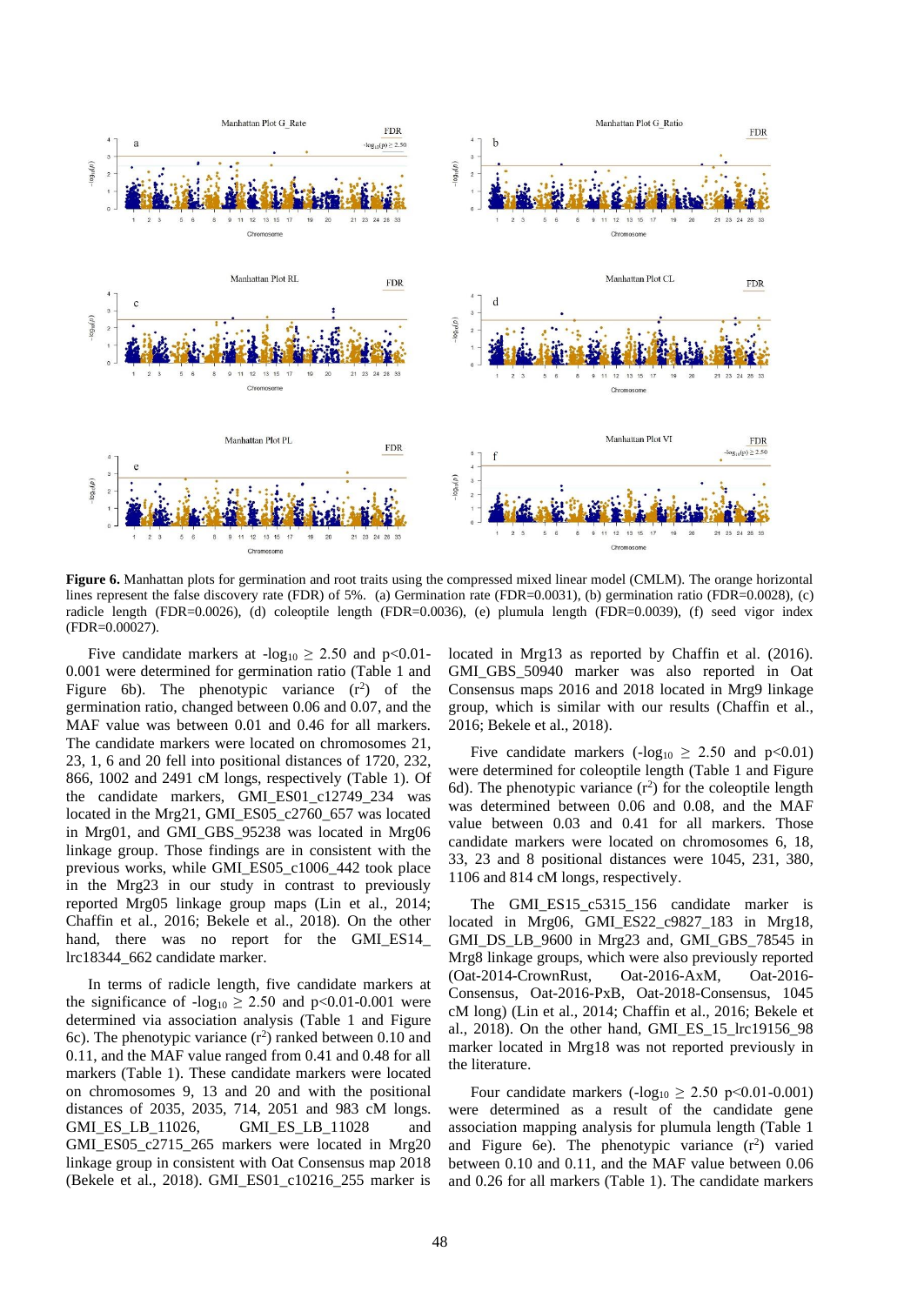are located on chromosomes 21, 5, 8, and 21 and fell into positional distances of 777, 1251, 1296 and 777 cM longs respectively. GMI\_DS\_LB\_4204 candidate marker was located in the Mrg21 linkage group (Lin et al., 2014; Chaffin et al., 2016; Bekele et al., 2018). Kilinc (2020) reported a pleiotropic effect for GMI\_DS\_LB\_4204 on vegetative period and days to maturity in oat. GMI\_ES01\_c3435\_183 marker was located in Mrg05 linkage group, which is indicated by Chaffin et al. (2016) related with *PC71* gene. Mrg05, Mrg08 and Mrg21 linkage groups related to plumula length were detected in our study, which is also reported by Mohler, (2021). GMI\_ES15\_c1855\_452 (Mrg8) and GMI\_DS\_LB\_10835 (Mrg21) markers were also indicated in Oat Consensus Map 2018 (Bekele et al., 2018).

Six candidate markers ( $-log_{10} \ge 2.50$  and  $p < 0.01$ -0.0001) were determined for the seed vigor index (Table 1 and Figure 6e). The phenotypic variance  $(r^2)$ , varied between 0.05 and 0.11, and the MAF value between 0.01 and 0.46 for all markers (Table 1). The candidate markers are located on chromosomes 21, 21, 20, 33, 6 and 21 with the positional distances of 1720, 1747, 2491, 820, 1002 and 1783 cM longs, respectively. The candidate marker GMI\_ES01\_c12749\_234, GMI\_ES22\_c7747\_621 and GMI\_ES14\_lrc18344\_662\_were located in the Mrg21, Mrg21 and Mrg20 linkage groups, respectively and, they were presented in previously published oat reference consensus maps, which is in agreement with our results (Oat-2014-CrownRust, Oat-2016-AxM, Oat-2016- Consensus, Oat-2018-Consensus, 1720 cM long) (Lin et al., 2014; Bekele et al., 2018). GMI\_ES22\_c9230\_196 and GMI\_GBS\_95238 markers were located in the same linkage groups (Mrg33 and Mrg6, respectively) which was reported by Chaffin et al. (2016), while GMI\_ES\_CC10682\_318 marker was located in Mrg21 linkage group, which was also reported by Kilinc (2020).

In addition, Huang et al. (2020) reported robust approach associated (FarmCPU) with seed vigor traits in two different locations by establishing a new phenotyping pipeline in 650 elite oat breeding lines from CORE (Collaborative Oat Research Enterprise) material. They determined the candidate marker and QTL for the first time by GWAS mapping based on strong statistical method, 2 of 41 SNP genomic regions determined for root traits affecting seed vigor were not mapped, other markers were distributed in 16 linkage groups, 16 associated with stem traits, which are other seed vigor factor, were not mapped. They stated that although one of the SNPs could not be mapped, the other markers fell into 10 linkage groups.

#### **CONCLUSION**

As a result of the principal component and biplot analysis based on the average data of the examined traits and genotypes, the PC1 component value was determined as 41.5% and the PC2 component value was determined as 21.5%, and it was determined that it explained 63% of the total variation, reflecting a value above the average. In terms of germination parameters examined in oat genotypes, strong positive relationships were determined between germination rate and germination ratio, radicle length and coleoptile length, seed vigor index and coleoptile length and radicle length.

According to candidate gene association mapping analysis performed with the CMLM model, 33 genomic regions were identified consisted of eight QTLs associated with germination rate, five QTLs associated with germination ratio, five QTLs associated with radicle length, five QTLs associated with coleoptile length, four QTLs associated with plumula length, and six for seed vigor index. Some of these QTLs are similar to those in the studies in the literature, and newly identified genomic regions have also been found for the first time. As a result, the candidate markers of these QTLs determined in the study were validated in future studies both in multi-field trials and with the currently developed multi-locus model algorithms and integrated into approaches such as haplotype analysis and genomic selection by determining whether they are true QTLs.

#### **ACKNOWLEDGMENTS**

This phenotypic data of this study was obtained from the MSc Thesis of Berk Abdullah KOCER. Association mapping and statistical analysis were done by the other authors. Authors thanks to General Mills Inc. Minnesota, USA for the 6K SNP Chipset genotyping.

#### *Conflict of Interest*

The authors declare no conflicts of interest.

### **LITERATURE CITED**

- Abdurakhmonov, I., A. Abdukarimov. 2008. Application of association mapping to understanding the genetic diversity of plant germplasm resources. International Journal of Plant Genomics 2008:1-18.
- Akyol, Z. 2014. The effect of different pH level and soaking time on germination of oats types. MSc Thesis. Kahramanmaras. pp. 50.
- Bekele, W.A., C.P. Wight, S. Chao, C.J. Howarth, N.A. Tinker. 2018. Haplotype-based genotyping-by-sequencing in oat genome research. Plant Biotechnology Journal 16: 1452- 1463.
- Benjamini, Y., Y. Hochberg. 1995. Controlling the false discovery rate: a practical and powerful approach to multiple testing. Journal of the Royal statistical society: series B, Methodological 57(1): 289-300.
- Brooke, J. 2017. Genetic analysis of loose smut (*Ustilago avenae* Pers. (Rostr.)) resistance in oat. Master Thesis. University of Saskatchewan Plant Science. Saskatchewan. pp 123.
- Chaffin, A.S., Y.F. Huang, S. Smith, W.A. Bekele, E. Babiker, B.N. Gnanesh, B.J. Foresman. 2016. A consensus map in cultivated hexaploid oat reveals conserved grass synteny with substantial sub-genome rearrangement. Plant Genome 9(2):1-21. doi: 10.3835/plantgenome2015.10.0102.
- Comertpay, G., E. Habyarimana, F.S. Baloch, H. Gungor, T. Dokuyucu, A. Akkaya, Z. Dumlupinar. 2018. Geographical description and molecular characterization of genetic structure and diversity using a 6K SNP array in Turkish oat germplasm. Canadian Journal of Plant Science 99(1): 12-21.